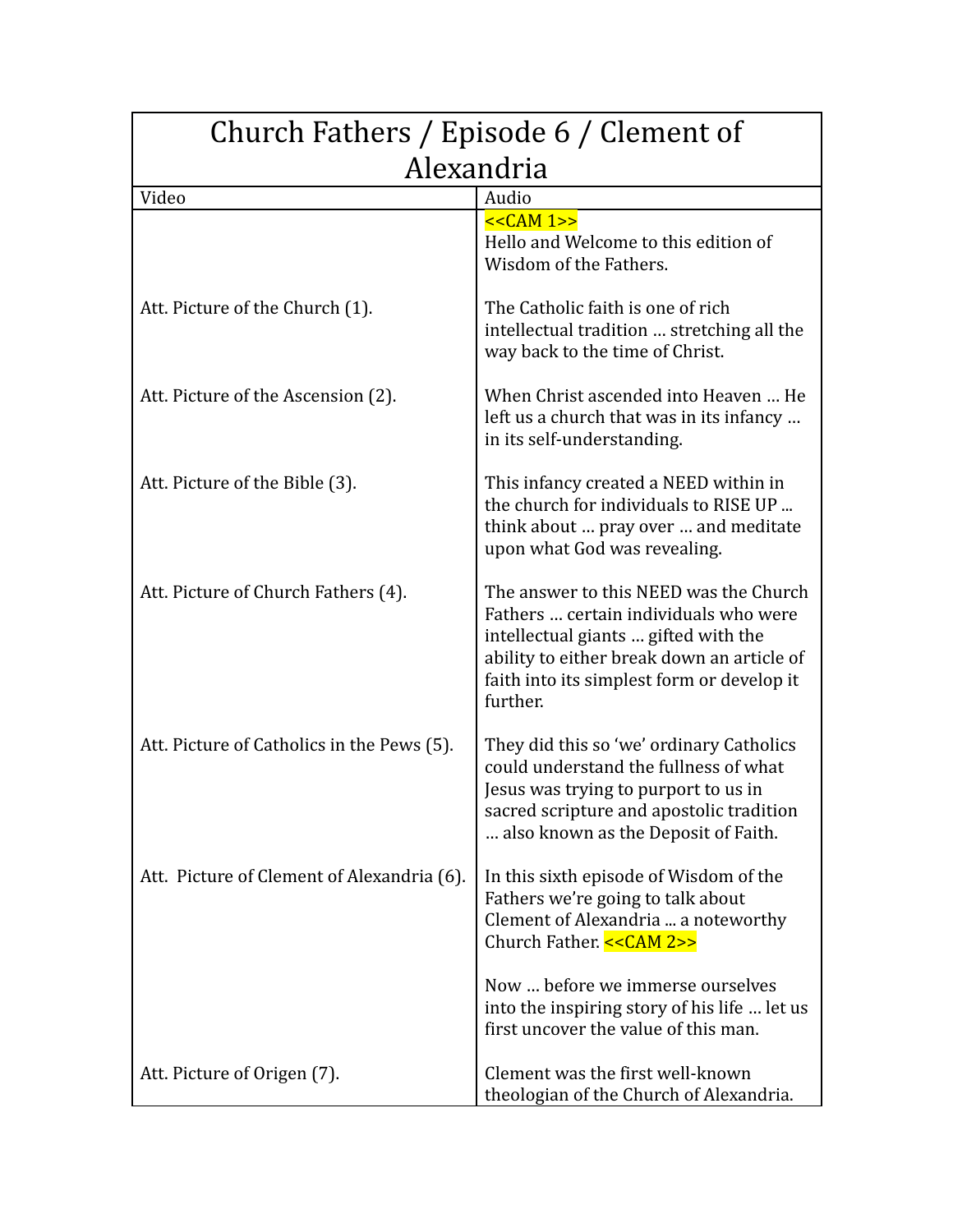|                                                                               | He was a confessor and trained Origen.<br>He is most revered for his attempt to<br>unite Greek pagan philosophy with<br>Christianity. He also attempted to<br>mediate Gnostics and orthodox<br>Christians.                                                                                                                                                                                                            |
|-------------------------------------------------------------------------------|-----------------------------------------------------------------------------------------------------------------------------------------------------------------------------------------------------------------------------------------------------------------------------------------------------------------------------------------------------------------------------------------------------------------------|
| Att. Picture of the Old Testament (8).                                        | In his works  he shows exhaustively<br>that the philosophers owe a large part of<br>their knowledge to the writings of the<br>Old Testament. Further  Clement<br>emphasizes the permanent importance<br>of philosophy for the fullness of Christian<br>knowledge  which explains the relation<br>between knowledge and faith  and he<br>outright criticizes those who are<br>unwilling to make any use of philosophy. |
|                                                                               | The life of Clement of                                                                                                                                                                                                                                                                                                                                                                                                |
|                                                                               | Alexandria                                                                                                                                                                                                                                                                                                                                                                                                            |
| Att. Picture of Clement of Alexandria (9).                                    | $<<CAM 1>>$<br>Clement was born in 150 A.D. to pagan<br>parents  most likely in Athens as<br>history tells us.                                                                                                                                                                                                                                                                                                        |
| Att. Picture of Greece, Asia Minor,<br>Palestine, and Egypt (10)(11)(12)(13). | As a young man  Clement traveled to an<br>assortment of places such as Greece<br>Asia Minor  Palestine  and Egypt. His<br>journeys were primarily a religious<br>undertaking.                                                                                                                                                                                                                                         |
|                                                                               | In the course of his travels  he attached<br>himself successively to different masters:<br>to a Greek of Ionia  to another of Magna<br>Graecia  and to a third of Cole-Syria.                                                                                                                                                                                                                                         |
| Att. Picture of paganism (16).                                                | He then befriended three individuals<br>who were not masters  an Egyptian<br>an Assyrian  and a converted<br>Palestinian Jew. These friendships led<br>him to reject paganism and thus he<br>subsequently converted to Christianity.<br>$<<CAM 2>>$                                                                                                                                                                   |
|                                                                               | In around 180  at the age of 30                                                                                                                                                                                                                                                                                                                                                                                       |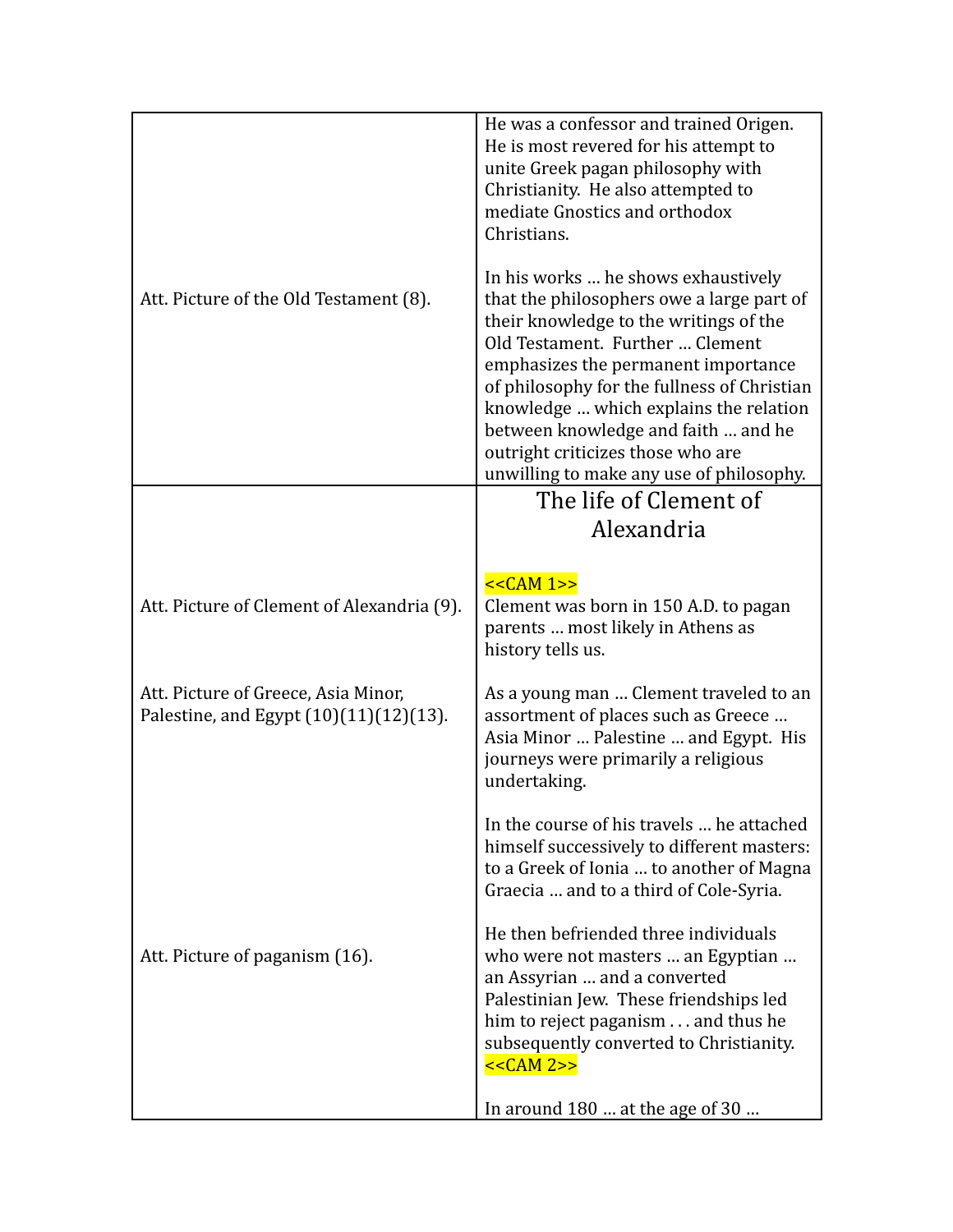| Att. Picture of ordination (14).                                                                | Clement reached Alexandria  where he<br>met Pantaenus  who taught at the<br>Catechetical School of Alexandria.<br>Clement studied under Pantaenus and<br>was later ordained to the priesthood by<br>Pope Julian in 189.                                                                                                                                                                                                                         |
|-------------------------------------------------------------------------------------------------|-------------------------------------------------------------------------------------------------------------------------------------------------------------------------------------------------------------------------------------------------------------------------------------------------------------------------------------------------------------------------------------------------------------------------------------------------|
| Att. Picture of Clement (15).                                                                   | For the next 35 years  Clement was the<br>intellectual leader of the Alexandrian<br>Christian community  he wrote a vast<br>number of ethical and theological works<br>as well as biblical commentaries  he<br>fought the heretical Gnostics  he<br>engaged in polemics with Christians who<br>were suspicious of an intellectualized<br>Christianity  and he taught pupils who<br>became theological and ecclesiastical<br>leaders. << CAM 1>> |
| Att. Type on  "Trilogy: The Exhortation<br>to the Greeks, Instructor, and the<br>Miscellanies". | Clement of Alexandria later died in the<br>year 215. His greatest work that he left<br>the church was a book entitled The<br>Trilogy. This work consists of three<br>parts: the exhortation to the Greeks<br>Instructor  and the Miscellanies. The<br>first book deals with the religious basis<br>of Christian morality  the second and<br>third pertain to the individual cases of<br>conduct.                                                |
| Att. Type on  "Who is the Rich Man that<br>Shall be Saved?"                                     | Besides the great trilogy  another<br>significant work of Clement is the<br>treatise "Who is the Rich Man that Shall<br>be Saved?" based on Mark Chapter 10<br>verses 17-31. This commentary<br>promulgates the principle that the<br>misuse of riches  is to be condemned.                                                                                                                                                                     |
|                                                                                                 | Now that we have an understanding of<br>who Clement of Alexandria was  let us<br>now turn to what he had to say about<br>homosexuality. << CAM 2>>                                                                                                                                                                                                                                                                                              |
|                                                                                                 | Clement of Alexandria on                                                                                                                                                                                                                                                                                                                                                                                                                        |
|                                                                                                 | Homosexuality                                                                                                                                                                                                                                                                                                                                                                                                                                   |
|                                                                                                 |                                                                                                                                                                                                                                                                                                                                                                                                                                                 |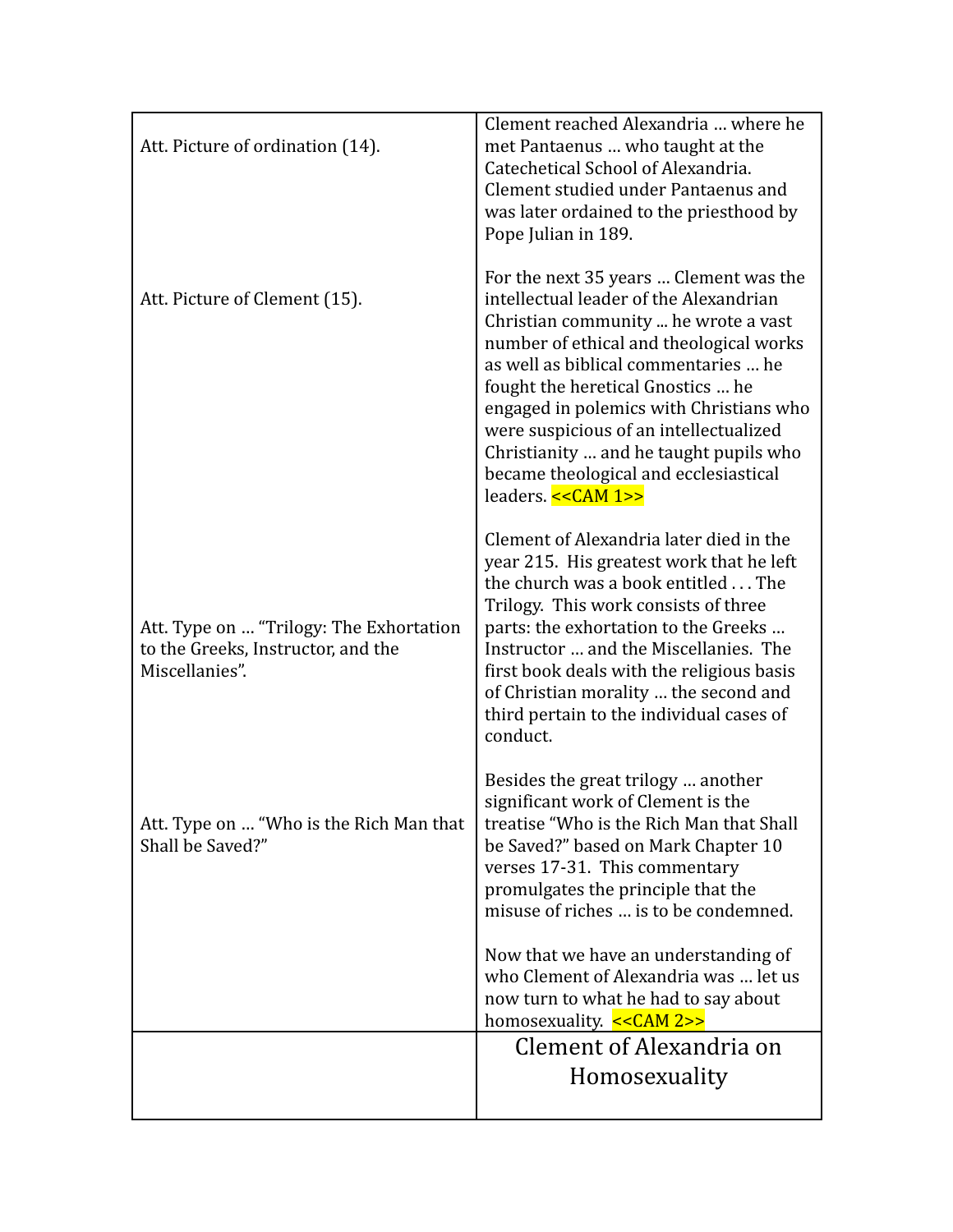| Att. Granite Background (for all quotes);<br>change color of background for each<br>quote. | "All honor to that king of the Scythians,<br>whoever Anacharsis was, who shot with<br>an arrow one of his subjects who<br>imitated among the Scythians the<br>mystery of the mother of the gods<br>condemning him as having become<br>effeminate among the Greeks, and a<br>teacher of the disease of effeminacy to<br>the rest of the Scythians" (Exhortation to<br>the Greeks 2 [A.D. 190]).                                                                                                                                                                                                                                                                                                                                 |
|--------------------------------------------------------------------------------------------|--------------------------------------------------------------------------------------------------------------------------------------------------------------------------------------------------------------------------------------------------------------------------------------------------------------------------------------------------------------------------------------------------------------------------------------------------------------------------------------------------------------------------------------------------------------------------------------------------------------------------------------------------------------------------------------------------------------------------------|
|                                                                                            | "[According to Greek myth] Baubo [a<br>female native of Eleusis] having received<br>[the goddess] Demeter hospitably,<br>reached to her a refreshing draught; and<br>on her refusing it, not having any<br>inclination to drink (for she was very<br>sad), and Baubo having become annoyed,<br>thinking herself slighted, uncovered her<br>shame, and exhibited her nudity to the<br>goddess. Demeter is delighted with the<br>sight-pleased, I repeat, at the spectacle.<br>These are the secret mysteries of the<br>Athenians; these Orpheus records"<br>$(ibid.)$ .                                                                                                                                                         |
|                                                                                            | "It is not, then, without reason that the<br>poets call him [Hercules] a cruel wretch<br>and a nefarious scoundrel. It were<br>tedious to recount his adulteries of all<br>sorts, and debauching of boys. For your<br>gods did not even abstain from boys, one<br>having loved Hylas, another Hyacinthus,<br>another Pelops, another Chrysippus,<br>another Ganymede. Let such gods as<br>these be worshipped by your wives, and<br>let them pray that their husbands be<br>such as these-so temperate; that,<br>emulating them in the same practices,<br>they may be like the gods. Such gods let<br>your boys be trained to worship, that<br>they may grow up to be men with the<br>accursed likeness of fornication on them |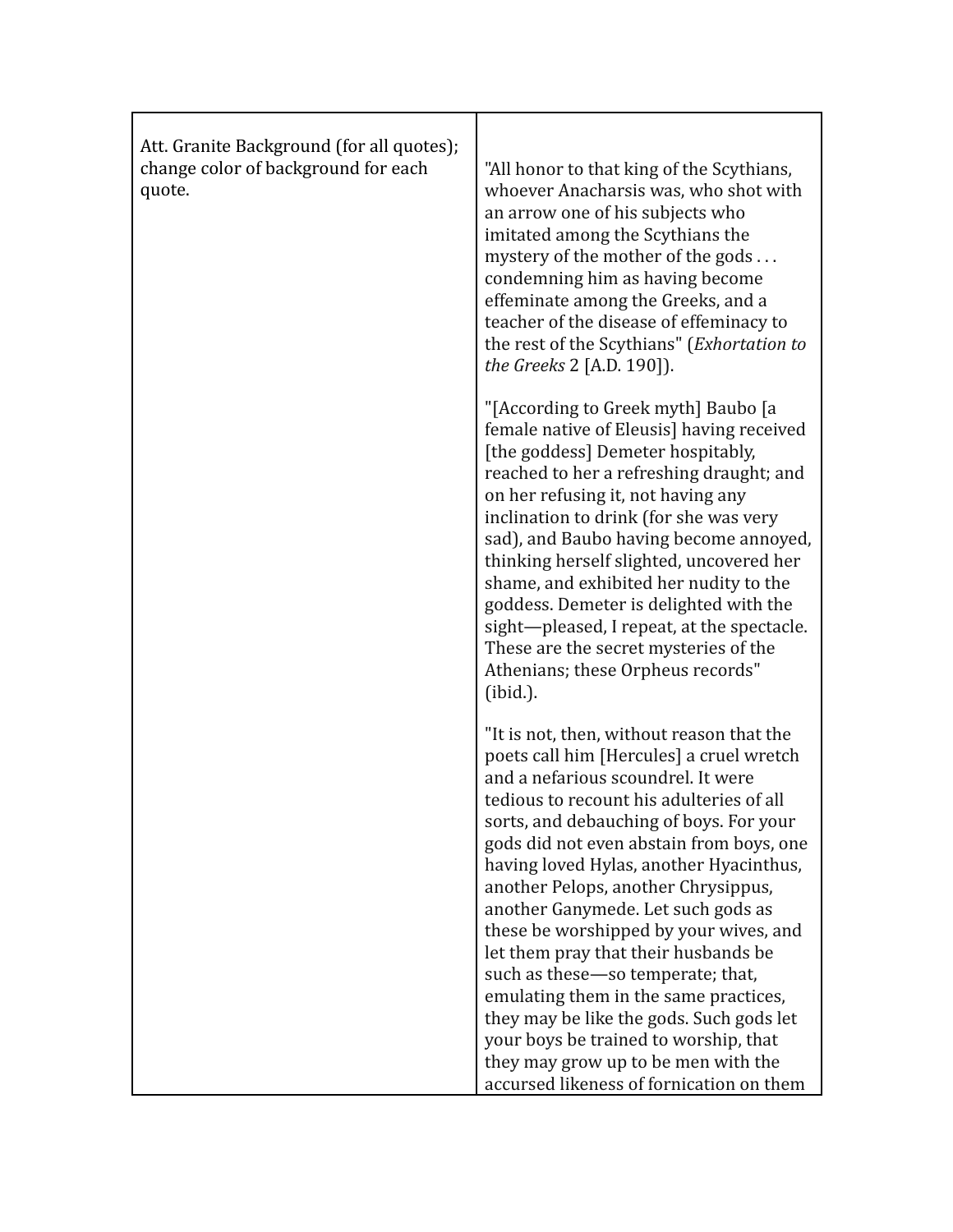|                                                       | received from the gods" (ibid.).                                                                                                                                                                                                                                                                                                                                                                                                                                                                                                                                                                                                                                                                                                                                                                                                                                                                                                                                                                                                                                                                                                                                                             |
|-------------------------------------------------------|----------------------------------------------------------------------------------------------------------------------------------------------------------------------------------------------------------------------------------------------------------------------------------------------------------------------------------------------------------------------------------------------------------------------------------------------------------------------------------------------------------------------------------------------------------------------------------------------------------------------------------------------------------------------------------------------------------------------------------------------------------------------------------------------------------------------------------------------------------------------------------------------------------------------------------------------------------------------------------------------------------------------------------------------------------------------------------------------------------------------------------------------------------------------------------------------|
|                                                       | "In accordance with these remarks,<br>conversation about deeds of wickedness<br>is appropriately termed filthy [shameful]                                                                                                                                                                                                                                                                                                                                                                                                                                                                                                                                                                                                                                                                                                                                                                                                                                                                                                                                                                                                                                                                    |
|                                                       | speaking, as talk about adultery and<br>pederasty and the like" (The Instructor6,<br>ca. A.D. 193).                                                                                                                                                                                                                                                                                                                                                                                                                                                                                                                                                                                                                                                                                                                                                                                                                                                                                                                                                                                                                                                                                          |
|                                                       | "The fate of the Sodomites was judgment<br>to those who had done wrong,<br>instruction to those who hear. The<br>Sodomites having, through much luxury,<br>fallen into uncleanness, practicing<br>adultery shamelessly, and burning with<br>insane love for boys; the All-seeing Word,<br>whose notice those who commit<br>impieties cannot escape, cast his eye on<br>them. Nor did the sleepless guard of<br>humanity observe their licentiousness in<br>silence; but dissuading us from the<br>imitation of them, and training us up to<br>his own temperance, and falling on some<br>sinners, lest lust being unavenged,<br>should break loose from all the restraints<br>of fear, ordered Sodom to be burned,<br>pouring forth a little of the sagacious fire<br>on licentiousness; lest lust, through want<br>of punishment, should throw wide the<br>gates to those that were rushing into<br>voluptuousness. Accordingly, the just<br>punishment of the Sodomites became to<br>men an image of the salvation which is<br>well calculated for men. For those who<br>have not committed like sins with those<br>who are punished, will never receive a<br>like punishment" (ibid., 8). |
|                                                       | Conclusion                                                                                                                                                                                                                                                                                                                                                                                                                                                                                                                                                                                                                                                                                                                                                                                                                                                                                                                                                                                                                                                                                                                                                                                   |
| Att. Russell on screen; no pictures or<br>animations. | $<<CAM 2>>$<br>Well  that's all for this episode! Thank<br>you for tuning in to Wisdom of the<br>Fathers!                                                                                                                                                                                                                                                                                                                                                                                                                                                                                                                                                                                                                                                                                                                                                                                                                                                                                                                                                                                                                                                                                    |